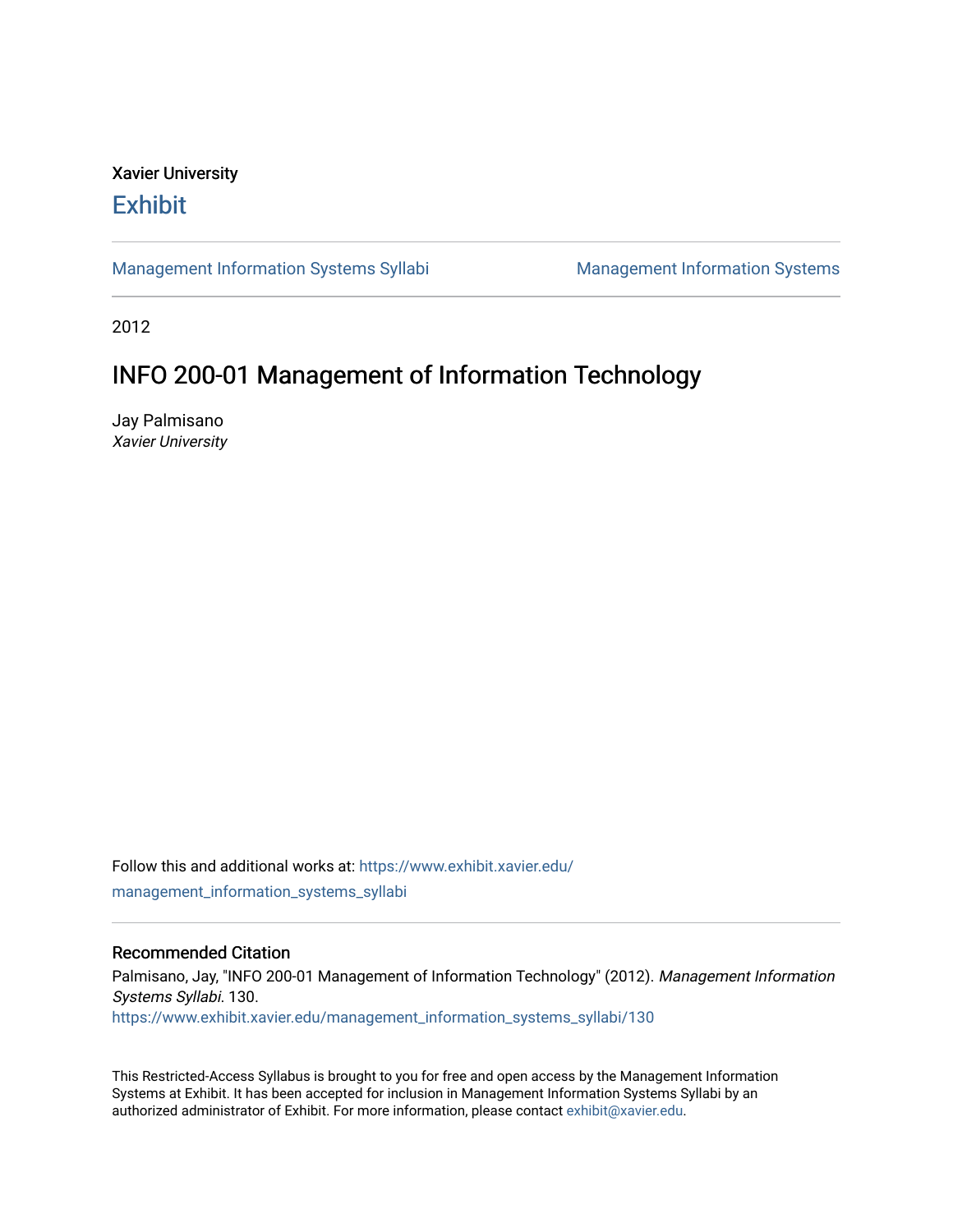### **COURSE SYLLABUS INFO 220 – MANAGEMENT OF INFORMATION TECHNOLOGY**

| <b>INSTRUCTOR:</b>   | Jay Palmisano         |                            | <b>OFFICE:</b> Smith G08           |
|----------------------|-----------------------|----------------------------|------------------------------------|
| E-MAIL               | palmisanoj@xavier.edu |                            | <b>WEB SITE:</b> blackboard.xu.edu |
| <b>OFFICE HOURS:</b> | See Blackboard        | <b>TELEPHONE: 745-2967</b> |                                    |

# **TEXTS:**

Pearson Custom Business Resources – *Introduction to MIS*, Kroenke, 2011 ISBN 978-1256172291

Pearson Custom Program for INFO220 – Access & Excel 2010, Grauer, et.al., MyITLab Computer-based Training software from INFO120 (Excel 2010)

- **DESCRIPTION:** An introduction to the theory and the applications of computer-based information systems in organizations with an emphasis on the management of modern information technologies used to support business. This course also includes problem solving with spreadsheets and databases. **Prerequisite: INFO120**
- **WILLIAMS COLLEGE OF BUSINESS MISSION:** "We educate students of business, enabling them to improve organizations and society, consistent with the Jesuit tradition."
- The Managing Information Technology course provides students with knowledge of the role and contribution of information systems to organizations as well as the opportunity to apply business problem solving skills through team interaction and microcomputer application development consistent with the above Mission.

# **COURSE OBJECTIVES\***:

- 1. To identify and in some cases use technologies that impact the way we live and work in a global economy.
- 2. To identify basic concepts and terminology with regard to computer hardware, software, data communications, and security plus apply basic Internet concepts by building a web small web page.
- 3. To use and identify the basic concepts and terminology related to Ecommerce.
- 4. To apply social and ethical concepts in a global, technology-based society.
- 5. To recognize and define the value, the development and the use of information systems in organizations.
- 6. To identify the role of technology in management and decision-making
- 7. To be aware of and be able to discuss career opportunities in Information Systems (IS) and Information Technology (IT)
- 8. To develop and demonstrate successful interpersonal and team interaction skills.
- 9. To apply basic database concepts and terminology when using Microsoft Access for small business applications
- 10. To successfully use Microsoft Excel when solving business problems.
- 11. To successfully communicate in a virtual environment by participating in virtual class activities.

\*Note: Detailed objectives specific to each module will be available from the course Blackboard Web site.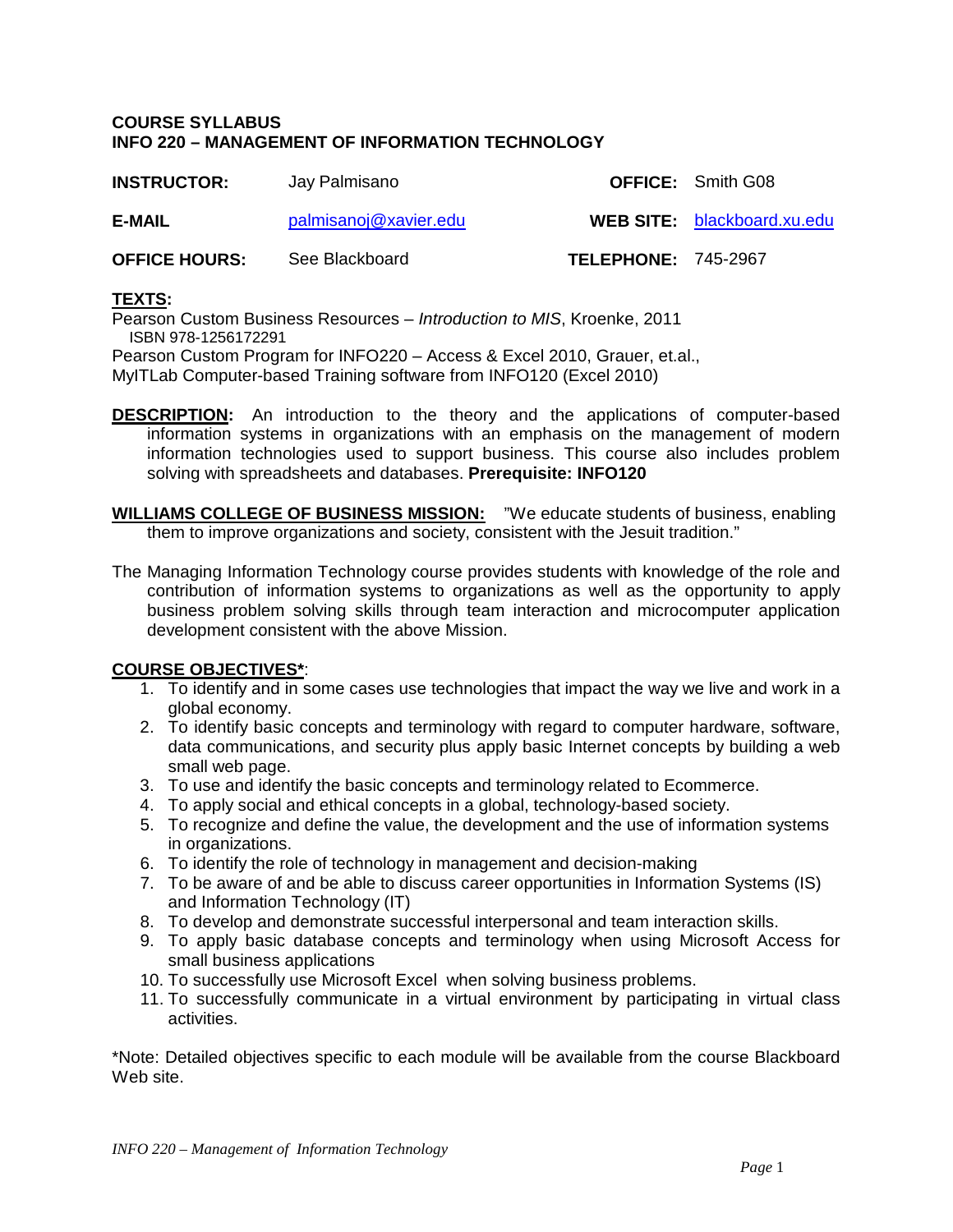# **COURSE MODULES**

This course consists of 5 separate modules:

- Hardware/software (includes Data Communications & Security Issues)
- Internet and Web Development & Ecommerce (includes ethical issues related to the Internet)
- IT in Organizations (includes System Development & Integration, Business Intelligence, and IT careers)
- Database and Microsoft Access
- Microsoft Excel Problem Solving

Each module will be "self-contained" and will be assessed independently from the other modules. See the evaluations section of this syllabus for details on the grading procedure.

# **BACKGROUND REQUIREMENTS**

We will use Blackboard for the course learning material discussion, lab assignments and for turning in assignments. All resources, documents, exams, and assignments will be conducted electronically. All assignments will be submitted through Blackboard.

It is important that you have ready access to a computer with an Internet connection and that you can effectively transfer files to your out-of-class work environment. File transfers will primarily be accomplished through the Xavier network disk space available to students as implemented in INFO120. We will have our class office hours in a virtual environment but if you need a F2F meeting you can make an appointment to meet at one of our campus offices.

**Prerequisites (INFO120)**: It is assumed that students have a working knowledge of basic file management, word processing, and presentation graphics (PowerPoint) skills. Projects will include discussion, hardware applications, software applications (Programming and Web Site Development), as well as an introduction to Microsoft Access and advanced Excel exercises. Emphasis will be using Excel to solve basic business problems, and you are expected to have a working knowledge of Excel basics coming into the course, along with the Computer-based Training software from INFO120. Excel projects will extend from the projects in INFO120

# **TEAMWORK AND PARTICIPATION**

Some amount of class time will be devoted to team and individual projects. Class and team participation in these projects is critical to a successful learning experience and will be reflected in the Projects and Assignments portion of the grade distribution for each module. These projects will have a virtual component in order for you to learn how to work in a real world environment. As Thomas Friedman has pointed in his books, *The World is Flat,* you will need to be ready to work virtually all over the world.

Class participation will involve discussion of our reading assignments, small group exercises, and special projects in the Discussion Board section of Bb.

# **EXAMS**

There will be 2 exams (1 for Module One, 1 for Modules Two & Three). All exams will be taken in the classroom.

#### **CLASS POLICIES**

1. You are expected to regularly participate in the class and meet the assigned deadlines. Attendance will be evaluated with in-class deliverables and your work in the Discussion Board of the class.